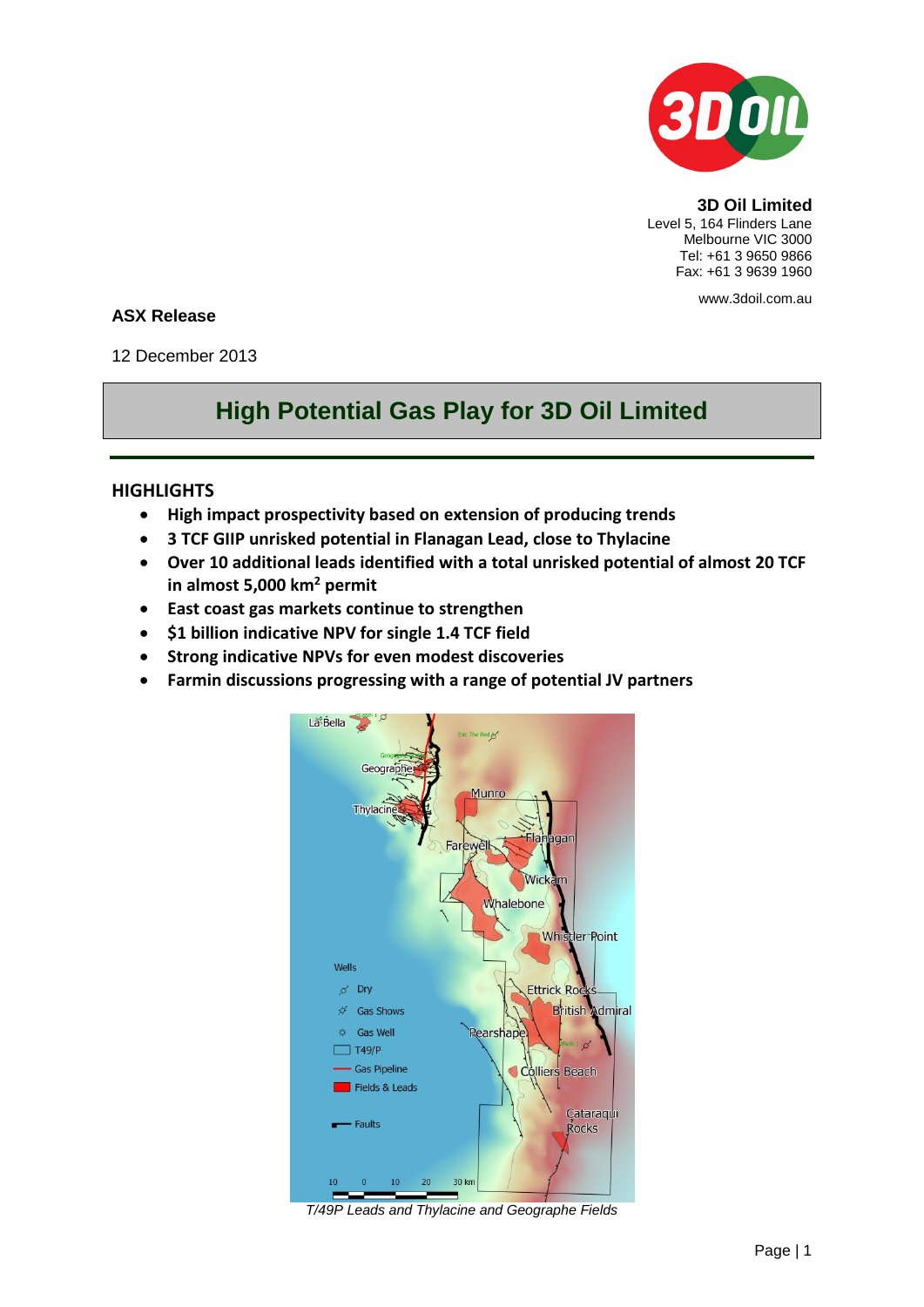3D Oil Limited (ASX: TDO) is pleased to provide an update on activities related to its recently acquired high impact T/49P permit (TDO 100%). Located in the offshore Otway Basin T/49P is adjacent the Thylacine and Geographe gas fields which have a combined gas in place ("GIP") of over 2 TCF. Thylacine is the largest gas discovery in the Otway Basin.

 $T/49P$  covers an area of  $4,960$  km<sup>2</sup> in water depths generally no greater than 100m. The permit is lightly explored covered by a broad grid of 2D seismic data of varying vintages and has two early exploration wells.

The Company is currently in discussions with a range of potential farmin partners to jointly explore T/49P. The targeted companies potentially bring financial strength, operational expertise and market presence to the permit. TDO has also received a number of unsolicited farmin approaches.

#### **Prospectivity**

Since acquiring the permit in May 2013 TDO has continued to expand our assessment of the prospectivity. This work has only increased the company's opinion of the potential for significant gas volumes in the permit.

The company has undertaken a detailed remapping of the pre-existing 2D seismic data set to constrain and improve the definition of the leads identified during the pre-bid phase. We are also continuing to review the geological data to further understand and ultimately reduce the associated risks.

To date at least 10 leads have been identified from mapping of the existing 2D seismic data. These range from medium to large structures by world standards. The combined gas in place for these leads is in the order of 20 TCF.

TDO's highest ranked lead, Flanagan, has the potential to contain up to 6 TCF GIIP. The optimistic view of its prospectivity is based on its proximity and geological similarity to the Thylacine and Geographe fields.

It is the company's belief that T/49P has the potential to be a world class asset.

TDO will continue to evaluate the permit ahead of a 755 km<sup>2</sup> of 3D seismic mostly likely to be acquired in the summer of 2014/2015. This survey is the only major commitment in the primary term of the permit.

#### **Gas Markets**

The commercial attractiveness of exploring for gas in eastern Australia has been boosted by a strongly improving gas pricing environment for producers.

Eastern Australia gas markets are currently in a transition. In recent years, Australian retail gas prices have begun to increase and pressures exist that are expected to consolidate these increases, including from such factors as:

- Exposure to international pricing through LNG exports
- The unwinding of major low cost, long term gas contracts

Exports of gas from the eastern market via the CSG to LNG projects under construction at Gladstone in Queensland are scheduled to start in 2014. The commencement of LNG exports, and the netback prices received by producers from international oil-linked pricing, will influence domestic gas prices in the eastern market.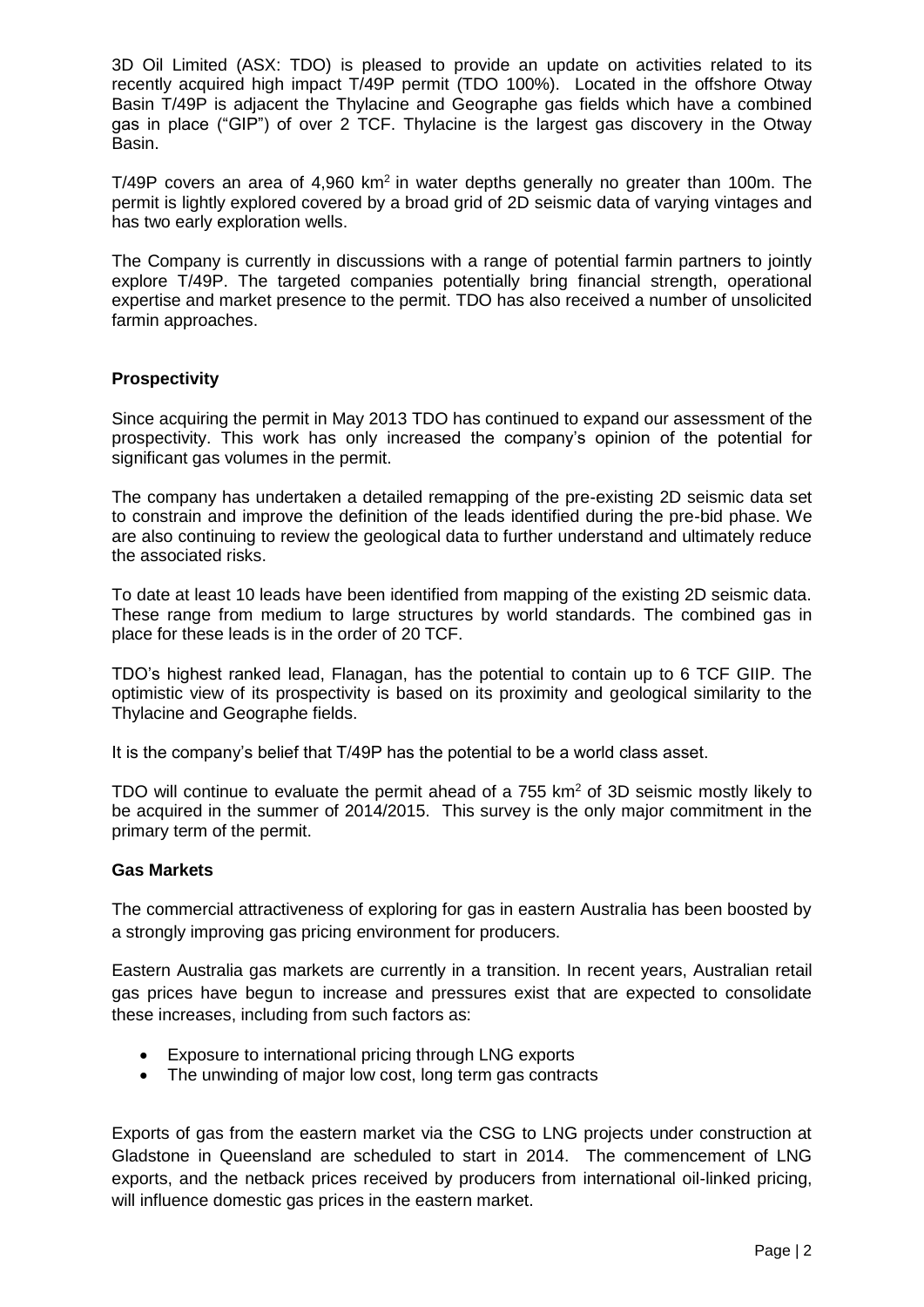Once operational, CSG LNG projects will connect Australia's eastern gas market to the Asia-Pacific market. These projects will increase the demand for domestically produced gas and put upward pressure on domestic prices. Market consensus indicates pricing of A\$7 to 9/GJ by 2015/16 with a likelihood of a short-term peak beyond this range. This compares to A\$3.50 to 4/GJ in recent years.

Several recent gas supply deals provide evidence that this increasing price environment is now being established in eastern Australia.



*Otway Basin field and facilities location map*

#### **T/49P Indicative Economics**

TDO has undertaken scoping economics to provide a guide to the Net Present Value (NPV) for a range of field sizes.

Economic analysis indicates that a gas price of \$6/GJ provides a robust project for field sizes greater than 400 BCF. At \$8/GJ the analysis indicates NPVs of approximately A\$450 million and A\$1.3 billion for field sizes of 800 BCF and 1400 BCF respectively.

The economic modelling has assumed a standalone development with a 90 km offshore pipeline and onshore processing plant. However, the timing of any T/49P discovery and production would likely coincide with spare capacity in existing facilities such as Thylacine, Minerva and Casino and tie-in options could be explored at that time.

The economic analysis did not include the value of associated condensate. Based on known condensate/gas ratios (CGR) in Thylacine and Geographe, 15 mmbbl of condensate could be produced from a hypothetical gas field of 1 TCF.

Mr Noel Newell, 3D Oil's Managing Director, said "it is a very exciting time to be exploring for gas to feed the rapidly expanding east coast gas scene. The stage is set for a very interesting time and I am proud of my team at 3D Oil for putting us in a position to be one of the players."